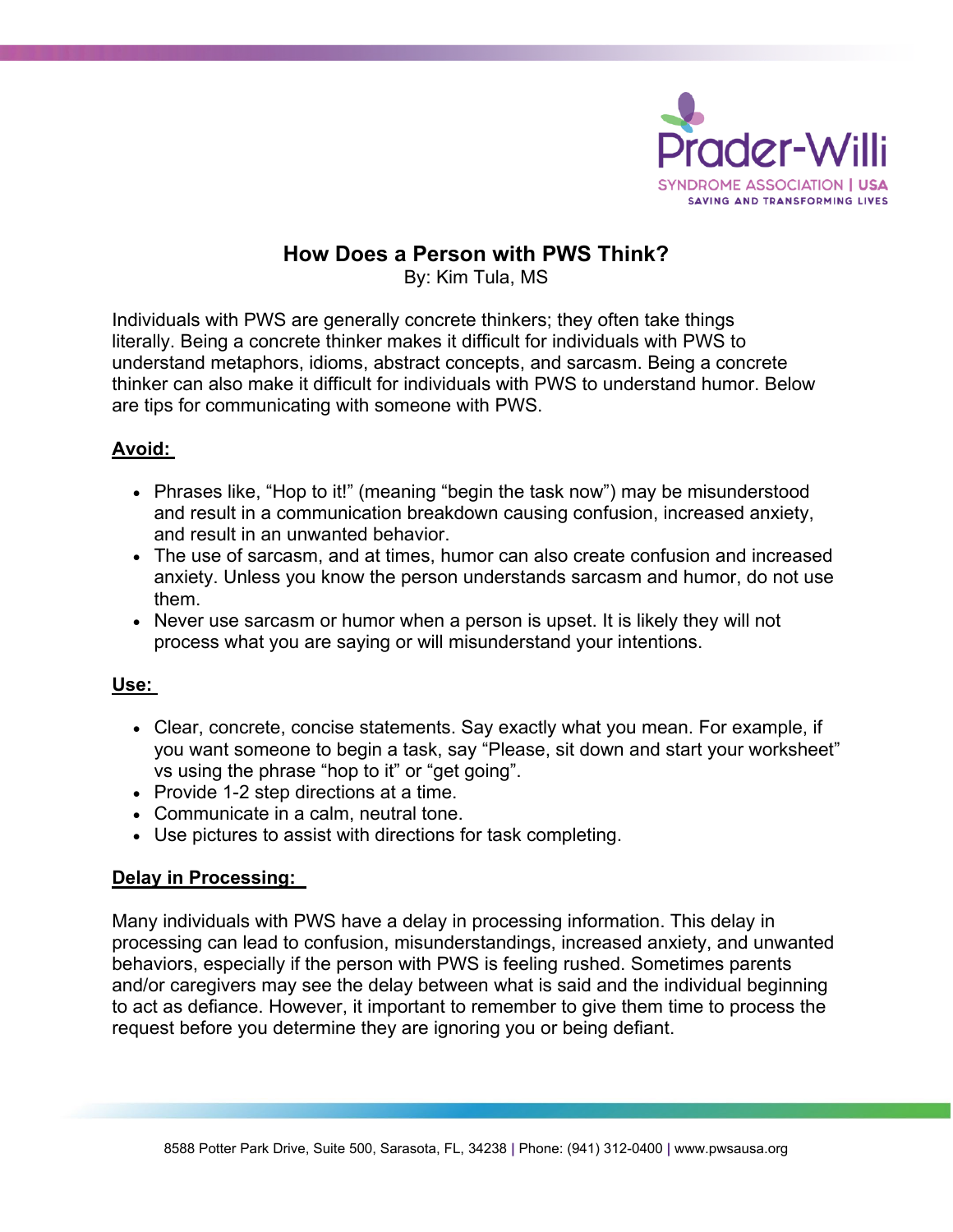- Always give the individual time to process what has been said. Most individuals with PWS will take between 3-5 seconds to understand what you said, some people may take longer.
- Keep instructions simple, give 1-2 step instructions/directions at a time. If too many instructions are given, they will likely miss the middle part of what is said, resulting in confusion and misunderstandings.
- Ensure instructions are short and specific. If instructions are generalized or vague, the individual may not be able to break the task down into smaller steps causing a misunderstanding. For example, instead of saying "go get ready for bed", break the request down into steps; it is time to brush your teeth, wait 5-7 seconds before repeating the request. If after the second request they do not comply, perform the task with them before asking that they do the next step.
- Always start your message with a positive, then follow with the negative if needed. People with PWS tend to have a more difficult time processing information when they hear something negative. For example, "We are going to have so much fun at the zoo today and you will get to see your favorite animal. So, I am sorry, going over to Jonny's will have to happen another day"
- Keep it simple and be patient. If you push for an answer to a question too quickly, the individual may impulsively give an answer that is not what he/she wanted, leading to confusion, frustration, and unwanted behaviors.

### **Cognitive Challenges:**

Many individuals with PWS face cognitive challenges; however, they can and do excel in some areas of learning. It is important to remember; everyone has different strengths and challenges.

- It is possible for some deficits to be masked by other areas that one excels in. For example, an individual may have severe deficits in the ability to learn academics yet excel in communication skills; making it appear as though they have very little or no deficits.
- Individuals with PWS do better with concrete concepts rather than abstract (as previously mentioned, they are concrete thinkers). So, math is likely to be learned better if it is hands on i.e., objects they can touch and work with. Another example is when an individual with PWS is asked to write, they become focused on making the letters instead of what the letter represents.
- Some individuals with PWS do better academically, if they learn to type at a young age and use this as much as possible for schoolwork.
- It is common for individuals with PWS to have short-term memory issues. This can make teaching new skills a challenge and this process may take longer. However,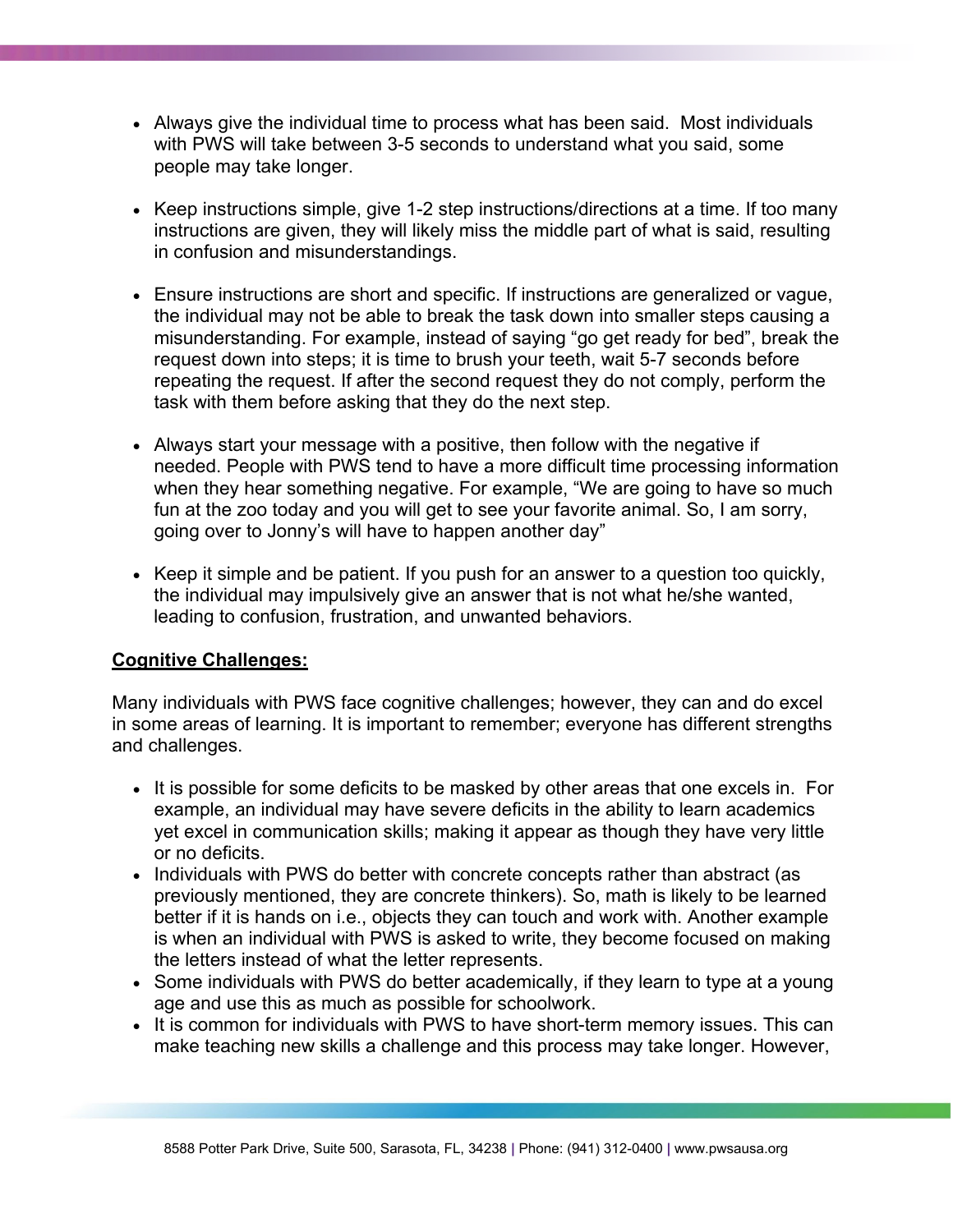their long-term memory is usually excellent; thus, once something is learned it is remembered forever.

• Most individuals with PWS struggle to sort items in sequence. This makes problem solving a challenge, as well at completing multi-step tasks without support or guidance. They can become easily frustrated and anxious trying to do what is asked of them; not knowing what to do first or what the task entails. Teaching sequential tasks takes repetition. Teaching problem solving skills takes practice and often support when new problems arise; individuals with PWS often lack the ability to generalize skills across situations.

#### **Sensory Integration (SI):**

It is common for individuals with PWS to have sensory integration impairments. Sensory integration impairment or sensory processing disorder is a neurological disorder characterized by a neurological sensory integration deficit.

- Sensory integration impairment or sensory processing disorder cause a person to have difficulties interacting with the environment; often resulting in unwanted or challenging behaviors. Individuals with sensory integration impairments struggle to organize and respond to stimulation in the environment. If the environment is loud, they may cover their ears, begin to cry, become anxious or agitated, or "shut down" due to their inability to tolerate the level of noise.
- Individuals with PWS also struggle with sensory integration related to internal stimulation. This can be seen when an individual's engine is running too slow or too fast (i.e., the individual is too lethargic or hyperactive). The individual may need sensory integration to regulate their own body.
- There are activities that can be done at home to help improve SI. These activities help the child to interact with their environment, regulate emotions and to be calmer.
- Occupational Therapists and Physical Therapists can help design a program for your child. The national office of PWSA | USA also has information on SI.

#### **Anxiety:**

For individuals with PWS, a lack of emotional regulation produces anxiety.

- Individuals with PWS generally have great difficulty managing their emotions. They typically feel high levels of anxiety – all the time. This high level of anxiety can be related to food, sensory integration impairments, and/or change.
- What is felt, emotionally, tends to be felt with great intensity. This labile affect is caused in part by a defect in the hypothalamic and pituitary systems.
- Maladaptive or unwanted behaviors are often attempting to reduce the level of anxiety the individual with PWS is feeling. Examples of behaviors one may see